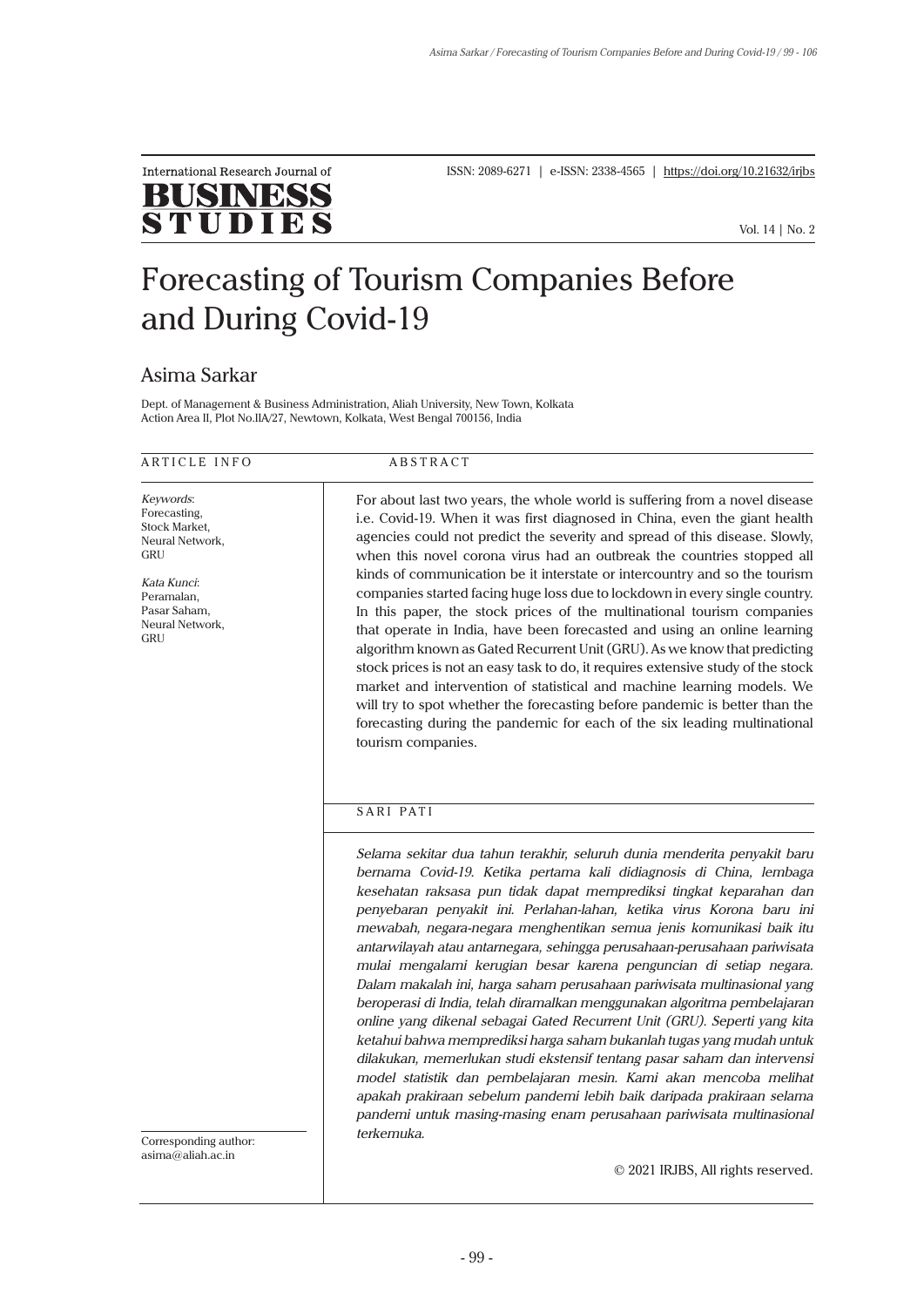#### **INTRODUCTION**

Stock prices are always an attractive area to focus on for the investors and the researchers. There are many factors that affect the stock market such as social movements, natural calamities, pandemics etc. Since the inception of the novel corona virus in China, the whole world is suffering not only from the disease but from a severe economic crisis. Except the ecommerce sites, almost all other industries have seen a great loss during this time. People had to lock themselves at their places and due to this, even grocery shops suffered losses. As people are unable to commute from one place to another due to lockdown and fear of being affected by Covid-19. During the Covid-19 period of time, the tourism companies all over the world faced a steep downfall in their business. Although there were increment of volatility of stock market during the Great Depression in the year 1993 and the Global Financial Crisis that held in the year 2008, it has been observed by (Baker, Bloom, Davis, Kost, Sammon, & Viratyosin , 2020) that the highest among all such incidences, the volatility increment during Covid-19 is the highest that is about  $0.5\%$  [1]. (Refenes, Zapranis & Francis, 1994) applied machine learning models for the first time for predicting stock prices before that there was several statistical models for forecasting stock market data [2]. Since then, there were plethora of attempts to forecast the stock market using various machine learning models. Gao, (2020) reported that application of algorithms based on Artificial Intelligence (AI) are extremely powerful for forecasting stock prices [3]. (Jin, Li, Yu & He, 2018), (Lorencin, AnCeli´c, Mrzljak & Car, 2019) and (Lorencin, AnCeli´c, Mrzljak & Car, 2020) tested the efficiency of AI models in the fields on science, technology and medicine [4], [5], [6]. (Jia, Huang, Pang, & Zhao 2019) showed that for forecasting GREE stock price, bidirectional LSTM performed very well [7].

As we know that, even after the imposed lockdown was withdrawn, people were not comfortable to go to any destination and stay at hotels due to the fear of getting affected by Covid. Many hotel bookings were cancelled and hotels were used as the satellite centres for Covid-19patients with lesser severity. This resulted in a forced closing of operations by many tourism companies. (Chang, McAleer & Ramos 2020) and (Ivanov, Webster, Stoilova & Slobodskoy 2020) predicted the gravity of the impact of Covid-19 on the hospitality, travel and tourism industries all over the world [8], [9]. In this study, we have taken the leading multinational tourism companies for forecasting their stock prices before Pandemic and during the same using three machine learning algorithms. This paper used the stock process of MakemyTrip, Yatra, Thomascook, Flight Centre Travel Group Ltd., Mahindra Holidays and Resort India Ltd. and Expedia and predicted the future stock prices by using a Gated Recurrent Unit (GRU). We have tried to see whether the performance of these models are different in pre and during pandemic period.

#### **Related Works**

Lawrence (1995) reported that neural network models are compared with fundamental analysis and regression and the Efficient Market Hypothesis (EMH) has been contrasted with the neural network models [10]. A hybrid of Autoregressive Integrated Moving Average (ARIMA) and an Artificial Neural Network (ANN), ARIMA-ANN is established for forecasting time series data by (Narendra Babu, & Reddy, 2014) [11]. Hybrid Deep Learning models are some of the models that can forecast the stock market (Asiful, Hossain, Thulasiram, Bruce, & Wang, 2018)[12]. (Zhang, Li, Ye, Li, & Ngai, 2015) discuss the twitter sentiment and business network models and then predict the stock price movement [13]. (Wilson & Sharda, 1994) also tried to compare the forecasting efficiency of different classical statistical models with neural network models for predicting firm bankruptcy and found the neural network models to perform better than other models [14]. Dow Jones Industrial Average, FTSE 100, Nikkei 225 and Taiwan Stock Exchange Capitalization Weighted Stock Index have been taken by (Hsieh, Hsiao & Yeh, 2011) to study the efficiency of Integrated Wavelet transforms and RNN models and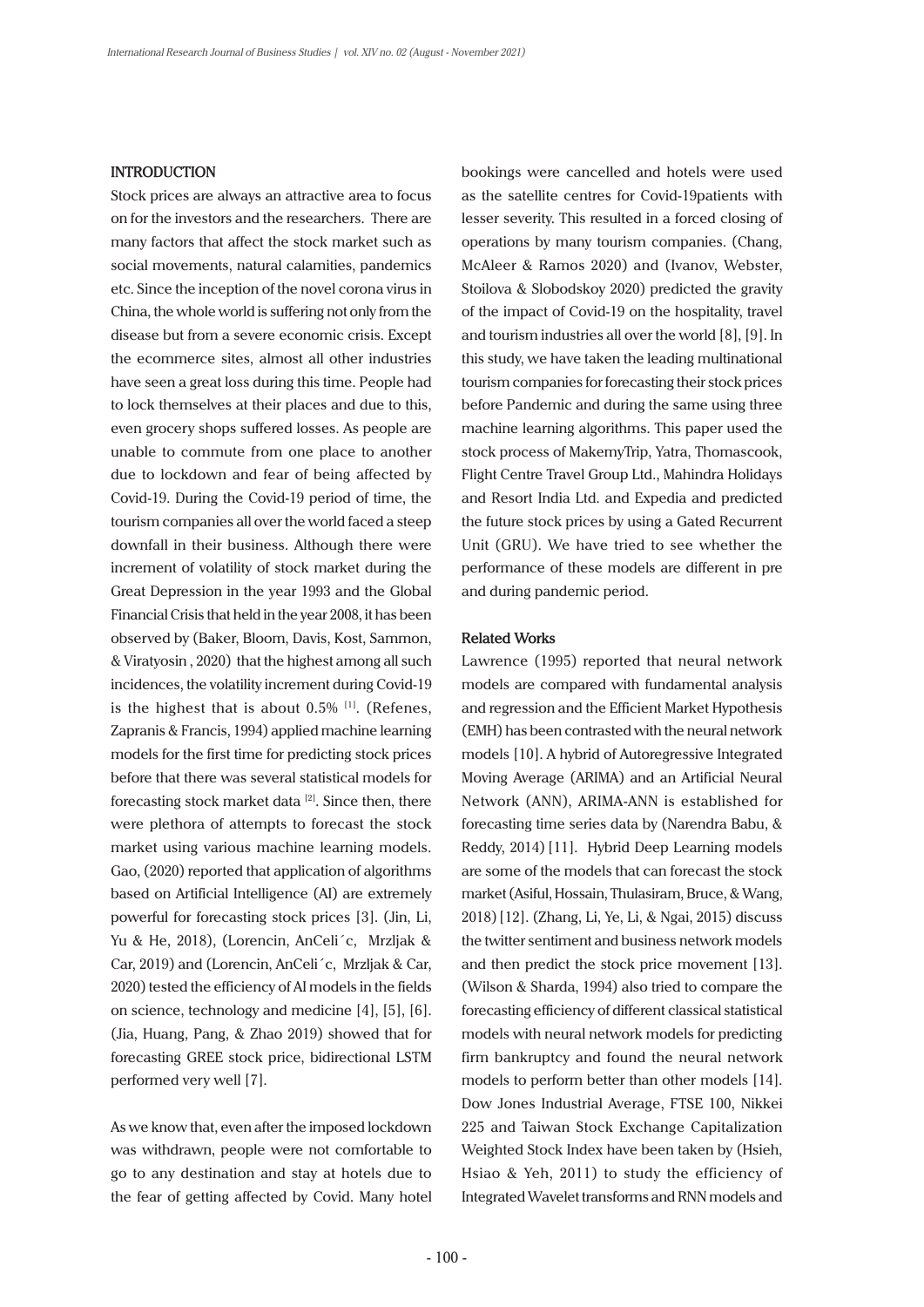they proved that the forecasting done on some of the indexes gave significantly good result and could be used in real life to predict the movement of a stock [15]. RNN, CNN and LSTM models are compared by (Selvin, Vinayakumar, Gopalakrishnan, Menon, & Soman, 2017). They showed that when the window size was fixed at 100 minutes with an overlap of 90 minutes information, CNN model performed better than other models taken in their study [16]. Using MLP and LSTM, 10 stocks traded on New York Stock Exchange were forecasted and it has been shown that LSTM model successfully predicted the future price of the stocks but it was unable to forecast the exact price whereas MLP gave a higher accuracy level than LSTM in all the aspects (Khare, Darekar, Gupta, & Attar, 2017) [17]. (Zhuge, XU, & Zhang, 2017) took Shanghai Stock Composite Index (SCI) and applied a two-part analytical model – emotional analysis and LSTM [18]. (Yang, Gong, & Yang, 2017) forecasted SCI and SZSE Index using deep neural network model with an accuracy of 72.34% and 73.95%. They also established that the combined models performed better in terms of relative error [19]. (Maas, Hannun, & Ng, 2013) predicted stocks of some companies that are listed in NSE using

RNN, CNN and LSTM and they used sliding window approach. They found that CNN performed better in case of their dataset [20]. (Fotiadis, Polyzos , Huan 2021) studied the accuracy of two machine learning models- LSTM and Generalised Additive Model on the pretext of Covid-19 scenario for tourism industry. They predicted a downfall of tourist arrival ranging between 30.8% and 76.3% and this is really alarming [21]. From the literature survey, we have observed that comparison of machine learning models has been performed in many situations but the effect of Covid-19 on the tourism companies' stocks has not been considered on the forecasting accuracy of machine learning models.

#### **METHODS**

An Artificial Neural Network (ANN) has three layers (Jin, et. al., 2018) [4]:

- i). Input Layer
- ii). Hidden Layer
- iii). Output layer.

Several nodes are present in the input layer and connected to the hidden layer through synapses in the Neural Network. Each of these synapses has an



Figure 1. Architecture of Neural Network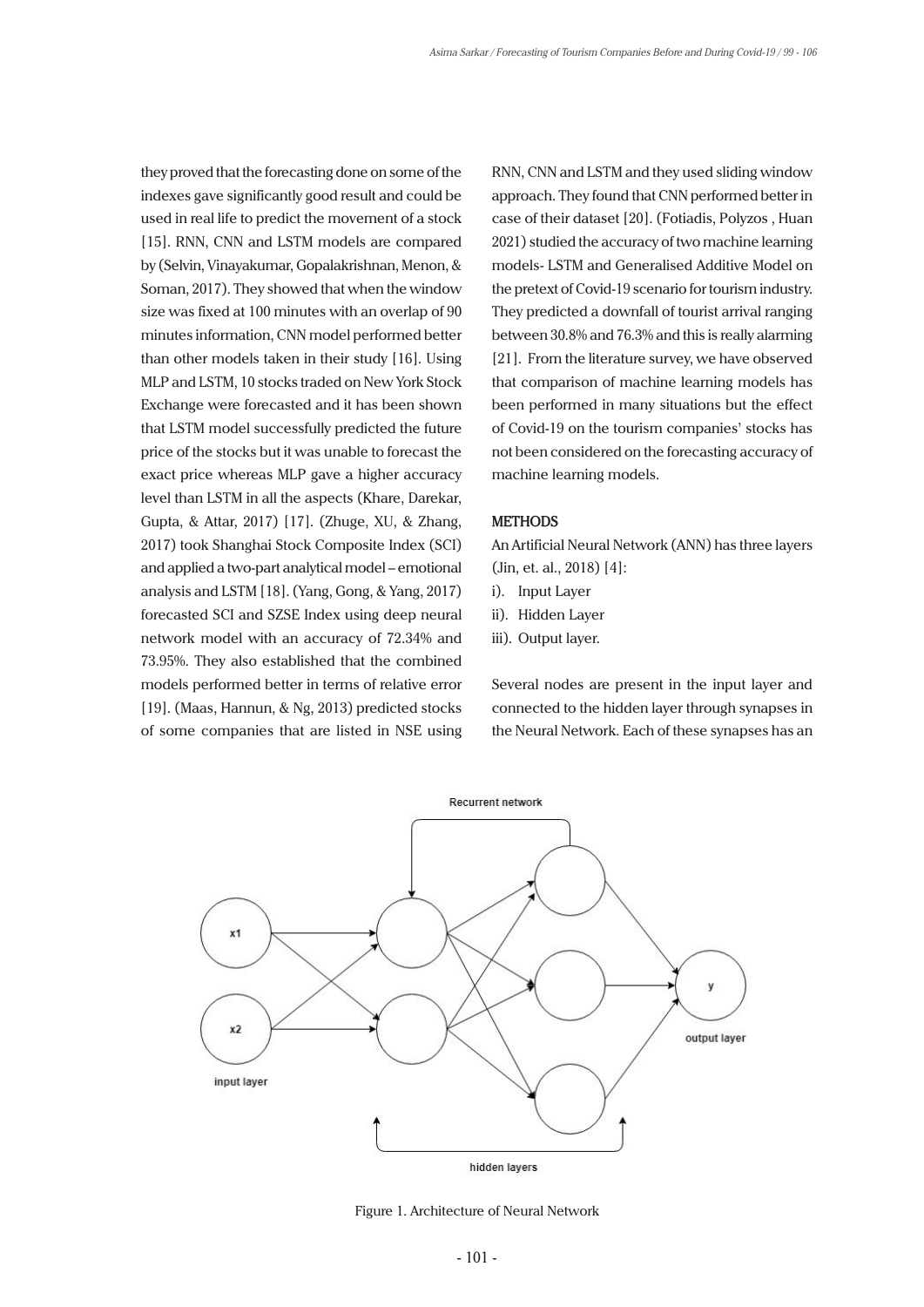initial weight which is the coefficient of relationship between the input layer and the hidden layer. In the learning stage of a Neural Network, these weights are continuously adjusted till an optimal weight distribution is achieved.

After this, the hyperbolic tangent function (tanh) is applied by the hidden layer nodes. The tanh function sum of the weights of all the synapses is calculated to minimize the rate of error between the train and test data and we get the nodes. To optimize these values, a back-propagation process is applied which connects the output layer to the hidden layer and then takes out the optimal values of the nodes of the output layer. This process of back propagation will be repeated in the training set of data to make the prediction better and to minimize the error and after the optimal values are achieved, the training set is ready. Predicting future values based on the past sequence of observation can be done through the Recurrent Neural Network (RNN). But RNN cannot remember long term data so we use a Long Short-Term Memory which is very efficient in remembering the long-term data points. On the other hand, LSTM has a special feature of dropping all unnecessary information (Patterson, 2017) [22]. This is done by using the sigmoid layer. A new vector of all possible values from the input layer is created by using the tanh function.

Gated Recurrent Unit (GRU) is a variant of Recurrent Neural Network (RNN) which is similar to the LSTM (RNN) but unlike LSTM, GRU is comprised of only two gates and those are a reset gate and an update gate (Cho, Bart, Caglar, Dzmitry, Bougares, Schwenk, & Bengio, 2014) [23]. Due to lesser number of gates, GRU computes faster than LSTM. Reset gate is used to decide the amount of past information to be forgotten whereas the update gate decides which information is to be discarded and which one is to be added. It cannot be said clearly whether GRU or LSTM is better but GRU is a time saver (Weiss, Goldberg & Yahav, 2018) [24].

#### **RESULTS AND DISCUSSION**

Daily closing price of six leading multinational tourism companies from 01/08/2018 to 31/05/2021 has been taken in this study. The companies those are taken in this study are Makemytrip, Thomascook, Yatra, Flight Centre Travel, Mahindra Travel and Resort and Expedia. Data taken under this study have been downloaded from the website



Figure 2. Architecture of Gated Recurrent Unit (GRU)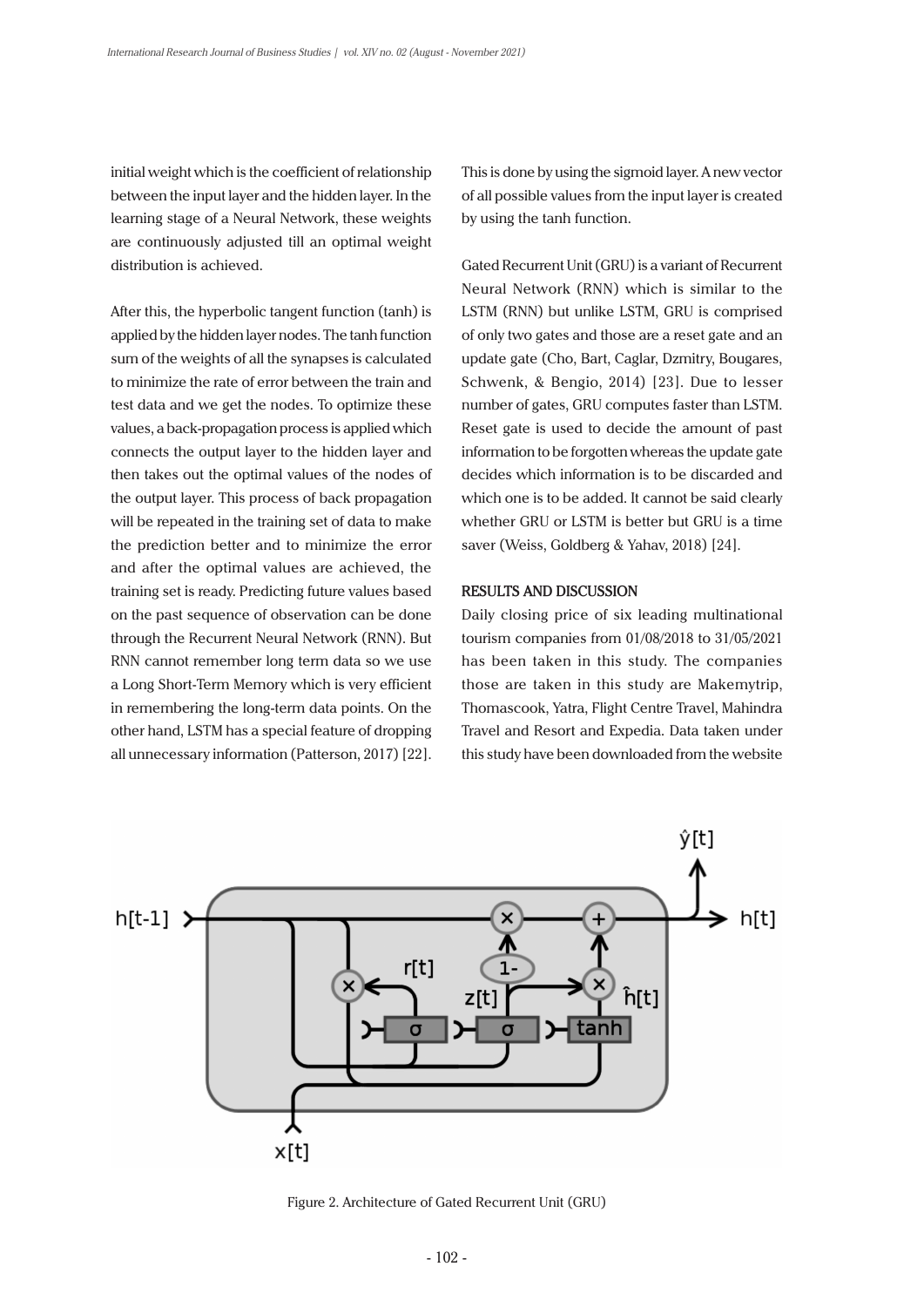https://in.finance.yahoo.com. As we know that the first case of Covid-19 was reported on 31.12.2019 (WHO report 2019), we have divided the whole dataset into two parts – Pre Covid-19 (from 01/08/2018 to 31/12/2019) and the During Covid-19

(from 01/01/2020 to 31/05/2021) periods. GRU at epoch 25 has been applied to the stock prices for both the periods and it is tried to compare the performance of these models for the pre and during Covid-19 periods.



Table 1. Forecasting plots of GRU at epoch 25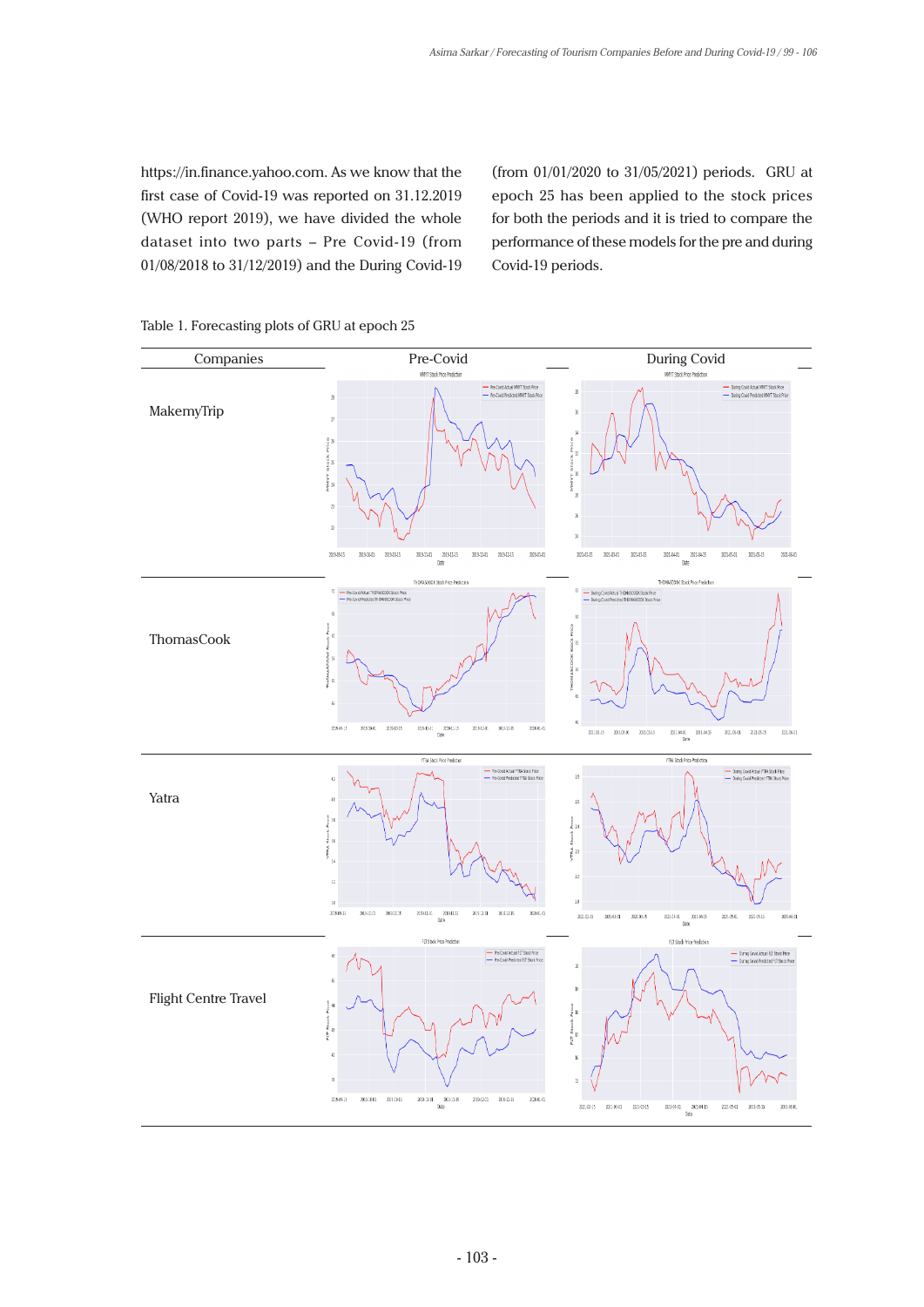

From the above table it can be observed that, for all the stocks GRU is slightly performing better in the Pre-Covid-19 period which is again supported by the metric Mean Absolute Percentage Error (MAPE) in Table 2. Just by observing the plots, it's not easy to conclude about the efficiency of the forecasting for the different time periods, so MAPE has been calculated for both the time periods for all the stocks.

From Table 2, it is evident that for all the companies MAPE is lower in Pre-Covid-19 period. So, in Pre-Covid-19 period forecasting efficiency of GRU is better for all the stock prices.

#### **MANAGERIAL IMPLICATIONS**

This study will help the financial managers to decide on the effectiveness of machine learning models in forecasting future prices of a stock and hence can

| Companies                   | Model           | <b>MAPE</b> |
|-----------------------------|-----------------|-------------|
| MakemyTrip                  | Pre-Covid-19    | 4.374047*   |
|                             | During Covid-19 | 5.350936    |
| ThomasCook                  | Pre-Covid-19    | 4.419034*   |
|                             | During Covid-19 | 7.399156    |
| Yatra                       | Pre-Covid-19    | 4.566534*   |
|                             | During Covid-19 | 5.052627    |
| <b>Flight Centre Travel</b> | Pre-Covid-19    | 6.041635*   |
|                             | During Covid-19 | 6.332537    |
|                             | Pre-Covid-19    | 3.457198*   |
| Mahindra Travel & Resort    | During Covid-19 | 3.529786    |
| Expedia                     | Pre-Covid-19    | 3.631298*   |
|                             | During Covid-19 | 5.003954    |

Table 2. Mean Absolute Percentage Error (MAPE) of GRU for Pre and Duding Covid-19 period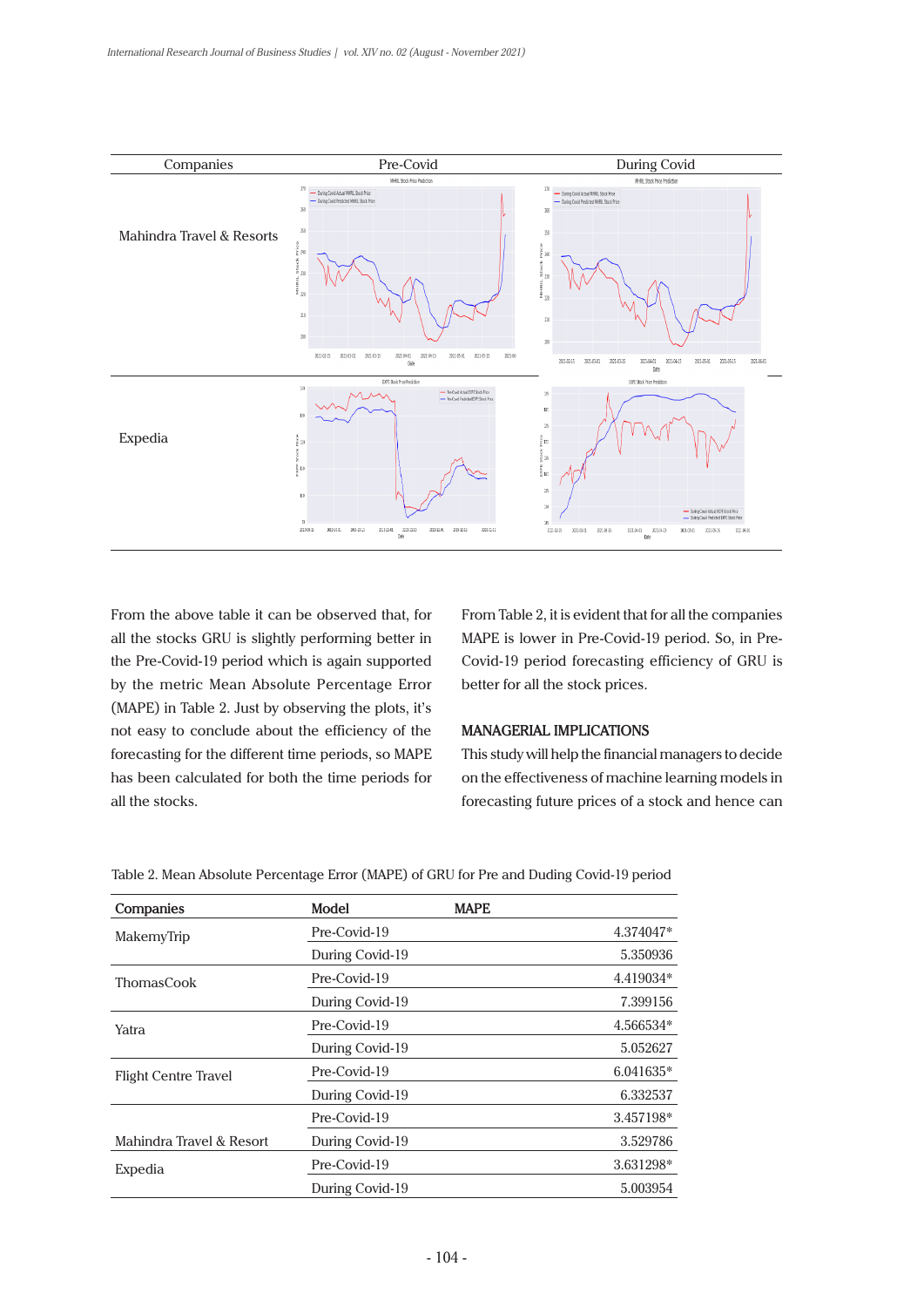apply the same knowledge to give better profit to the financial companies.

#### **CONCLUSION AND FUTURE SCOPE**

This paper studied the efficiency of the machine learning GRU for epoch 25 for two time periods for six leading tourism companies. In this paper, it is established that machine learning models are quite efficient in case of predicting stock prices. This study reports that for all the six companies, GRU performed significantly well in case of Pre-Covid-19 period which can be established by observing the

MAPE values of GRU model for each of the companies. This may be due to the higher volatility in the market due to Covid-19 news and the economic conditions of the tourism companies. It can be concluded that the leading tourism companies suffered from uncertainty and a huge financial loss in their business. In future, we may further study their internal financial data instead of stock prices to conclude about their financial status. We may also try to employ different statistical and machine learning models for the analysis and compare their accuracy.

#### **REFERENCES**

- Asiful, M., Hossain, R., K., Thulasiram, R., Bruce, N. D. B., Wang, Y., (2018). Hybrid Deep Learning Model for Stock Price Prediction. *2018 IEEE Symposium Series on Computational Intelligence (SSCI).*
- Baker, S. R., Bloom, N., Davis, S. J., Kost, K., Sammon, M., & Viratyosin, T. (2020). The Unprecedented Stock Market Reaction to COVID-19, *Review Asset Pricing Studies*, 10(4), 742ñ758,
- Chang, C. L., McAleer, M., & Ramos, V. (2020). A charter for sustainable tourism after COVID-19. *Sustainability*, 12(9), 3671.
- Cho, K., Bart, V. M., Caglar, G., Dzmitry, B., Bougares, F., Schwenk, H., and Bengio, Y., (2014). Learning Phrase Representations using RNN EncoderñDecoder for Statistical Machine Translation, *Conference on Empirical Methods in Natural Language Processing (EMNLP)*. ACL, Doha, 1724-1734.
- Fotiadis, A., Polyzos , & S., Huan T. C., (2021). The good, the bad and the ugly on COVID-19 tourism recovery, *Annals of Tourism Research*, 87, 103117
- Gao, Z. (2020). e application of artificial intelligence in stock investment, *Journal of Physics: Conference Series*, 1453, Article ID 012069.
- Hsieh, T., Hsiao, H., Yeh, W., (2011), Forecasting Stock Markets Using Wavelet Transforms and Recurrent Neural Networks: An Integrated System Based on Artificial Bee Colony Algorithm, *Applied Soft Computing*, 11(2), 2510-2525.
- Ivanov, S., Webster, C., Stoilova, E., & Slobodskoy, D. (2020). Biosecurity, automation technologies and economic resilience of travel, tourism and hospitality companies. DOI:10.31235/osf.io/2hx6f
- Jia, M., Huang, J., Pang, L., & Zhao, Q. (2019). Analysis and research on stock price of LSTM and bidirectional LSTM neural network, *Proceedings of the 3rd International Conference on Computer Engineering, Information Science & Application Technology (ICCIA 2019),* Chongqing, China, May 2019.
- Jin, L., Li, S., Yu, J., & He, J. (2018). Robot manipulator control using neural networks: a survey, *Neuro Computing*, 285. 23ñ34.
- Khare, K., Darekar, O., Gupta, P., and Attar, A. Z. (2017). Short Term Stock Price Prediction Using Deep Learning. IEEE International Conference on Recent Trends in Electronics, *Information & Communication Technology (RTEICT).* IEEE, Bangalore, 482-486.
- Lawrence, R. (1995). Using Neural Networks to Forecast Stock Market Prices. *Neural Networks in the Capital Markets*, John Wiley and Sons, chapter 10, 149ñ162.